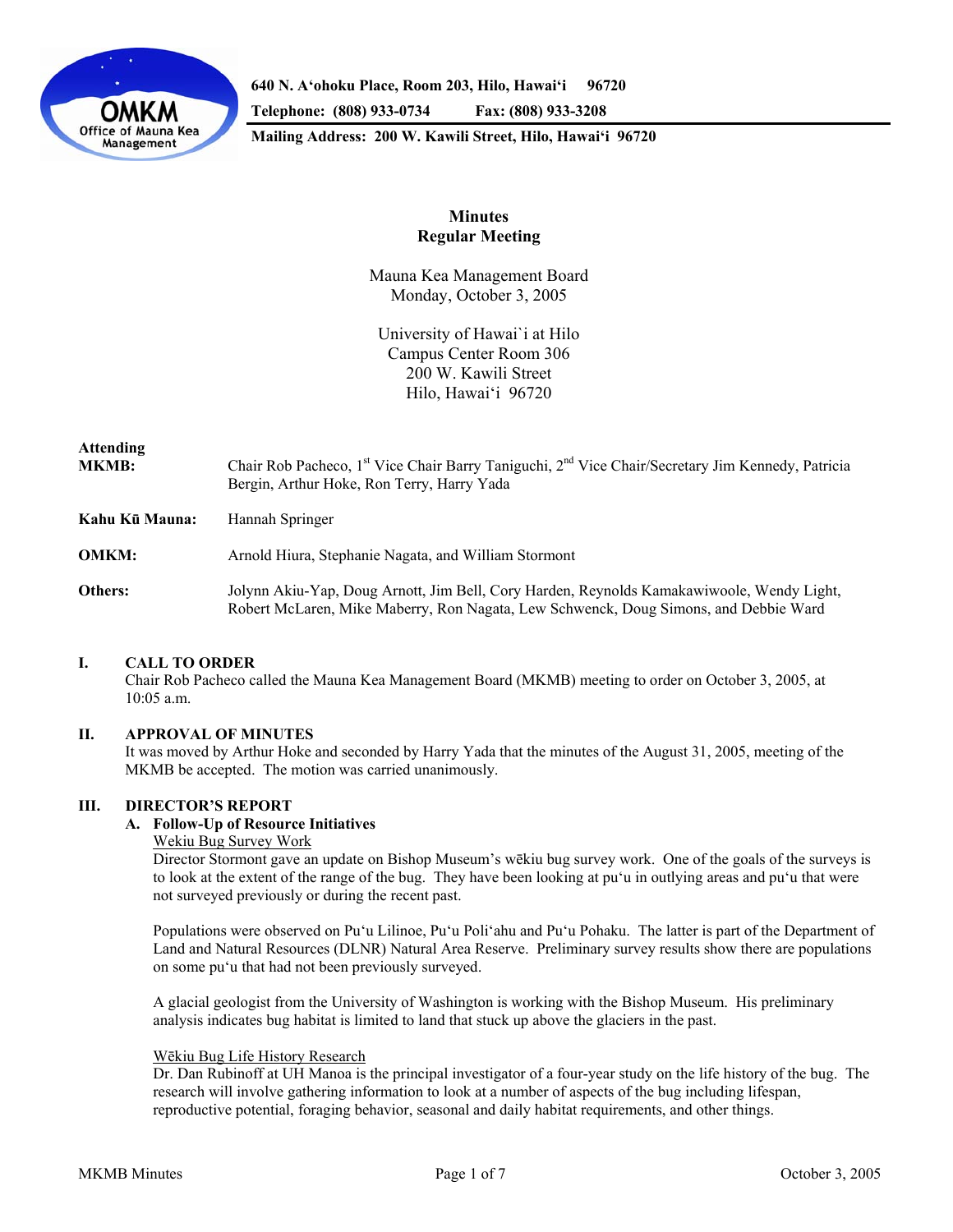This work is being funded jointly by the Office and the Mauna Kea observatories.

# Archeological Survey

The Office has contracted Pacific Consulting Services to conduct an archeological survey of the Astronomy Precinct and adjoining areas. The team is led by Dr. Pat McCoy, who recently retired from the State Historic Preservation Division. Previously he worked at the Bishop Museum which did some of the very early surveys in the mid-1970s in the Adze Quarry and other areas of Mauna Kea.

The objectives of the work was to conduct a systematic examination of the area, record new sites, and revisit previously found sites to note changes and record additional information. A preliminary report indicates the observation of new sites and disturbances to some of the previously found sites.

This survey work was funded by the Office and the Mauna Kea observatories.

## **B. Follow-up Audit of the Mauna Kea Science Reserve**

The management audit that began in late July is still ongoing. The office continues to provide information as requested by the auditors. Their draft report will be out sometime in December and will be submitted to the legislature. Director Stormont thanked Associate Director Nagata for providing the auditors with the requested information.

## **C. Mauna Kea Users' Group Annual Meeting**

The annual Mauna Kea Users' Group meeting was held in Kona on September 29<sup>th</sup> and 30<sup>th</sup>. Director Stormont thanked Rob Pacheco and Ed Stevens for attending. Observatory directors appreciate their presence there. It is a good indication of a desire to ensure that we understand what they are doing and an opportunity to interact.

## **D.** *"Stars over Mauna Kea"* **Tabloid**

The new Mauna Kea Astronomy tabloid came out in the Sunday, October 2, 2005, *Hawai`i Tribune-Herald*. A similar tabloid was printed two years ago. The effort, led by the Mauna Kea Observatory Outreach Committee, was to provide information about the observatories and how the astronomy enterprise is integrated within our community.

# **IV. COMMITTEE REPORTS**

#### **A. Kahu Kū Mauna**

Hannah Springer reported on behalf of Ed Stevens.

#### Kahu Kū Mauna Council Subcommittee

At the Kahu Kū Mauna meeting held on September 27, 2005, a subcommittee was formed and approved. The subcommittee is comprised of Hannah Kihalani Springer, Ed Stevens, and Mikahala Roy. An assessment of their activities will be reviewed by the Council at their January meeting.

#### Toilet Facilities on the Summit

The Council discussed a proposal by OMKM to add toilet facilities on the summit. At this time, the Council suggests increasing the frequency of cleaning of existing facilities.

#### Cultural Inventory of the Mauna Kea Science Reserve

Earlier, the Council discussed and deliberated the merits of completing an archeological inventory of the Science Reserve. The Council voted in favor of the inventory. There is no further action required of the Council on this matter, and it is recommended that the Office move forward with the project. The Council requests that they be kept in the communications loop.

#### January Retreat

The Council requests the Office approve an overnight workshop/retreat on Saturday and Sunday, January  $21 - 22$ , 2006. This request also includes the handling of arrangements and logistics by the Office.

#### Next Council Meeting

The next meeting will be on Monday, October 17, 2005, in Hilo. Arrangements are being made to meet with Vicky Holt-Takamine and Kawika McKeague and Jeff Overton from Group 70. The purpose of this meeting is to discuss the upcoming Pan-STARRS proposal.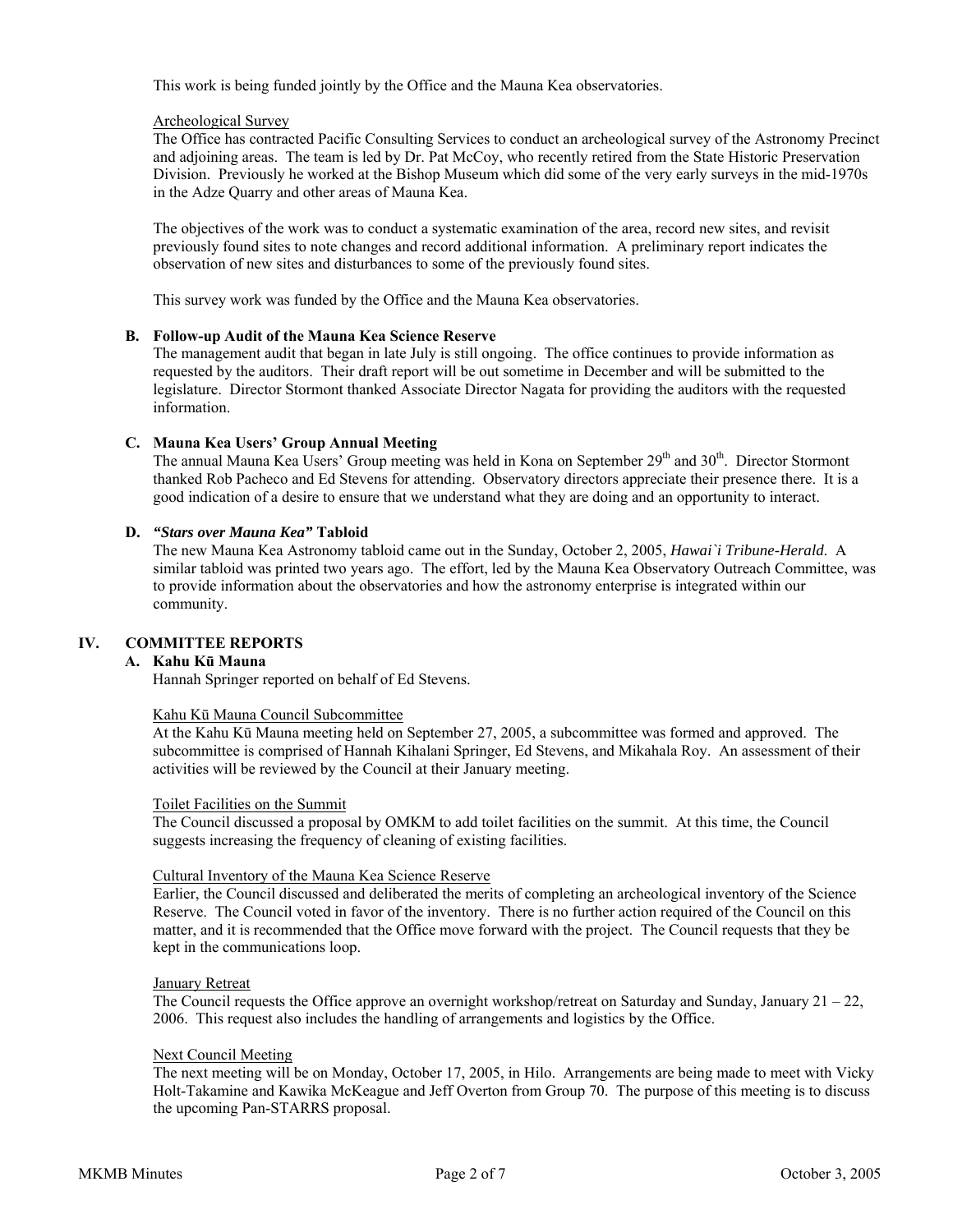# Discussion

Chair Pacheco asked whether the Council was suggesting that the toilet facilities needed to be cleaned out more often. Ms. Springer replied yes, at least at the first pass of discussion on the subject. There was some concern about approving expansion and/or upgrade without an understanding of what was being contemplated. Some members of the Council were concerned about making permanent facilities and possibly having some of those facilities being underground resulting in more intrusions into the mountain. She imagines this will be discussed in greater length in January, but that was the majority wish as of the last meeting. Ms. Springer indicated this will likely be a lengthy discussion. In the meantime, as an interim strategy, the Council's recommendation is to increase pumping and maintenance.

Chair Pacheco stated the Council would also need to converse with Mauna Kea Support Services.

Director Stormont added the Office brought the idea to Kahu Kū Mauna. It is something that is contemplated in the Master Plan as a possible future development on the summit. As it was explained at the meeting, from time to time during foul weather, the portable toilets on the summit are demolished. The Office wanted feedback from the Council as one possibility for dealing with visitors to the summit.

## **V. NEW BUSINESS**

## (Chair Pacheco requested moving the New Business item before the Old Business.)

#### **A. Amendment to Gemini Observatory's Request to Install a Seeing Monitor**

Director Stormont explained Gemini approached the Board earlier with a request to install a seeing monitor. Originally the seeing monitor was to be installed in the stairway of the observatory dome. They later requested to modify their proposal by changing the location of the monitor to the roof of the support building. The stairway location was deemed unsuitable due to potential harm to the instrument from falling ice. Gemini is now requesting permission to install a ladder on the side of the support building so they can access the seeing monitor on the rooftop.

The Board is being asked to review Gemini's request to amend their proposal to add an access ladder to their support building. The original project was previously deemed insignificant and subsequently approved by the Board. All conditions and mitigation measures previously imposed on the project would still apply. In addition, approval by this Board should be contingent on Gemini obtaining a Site Plan Approval from DLNR before it is allowed to proceed with the installation.

#### Action

It was moved by Arthur Hoke and seconded by Barry Taniguchi to adopt OMKM's recommendation to approve Gemini Observatory's request. All previous conditions and mitigation measures would continue to apply. This approval is contingent on Gemini obtaining a Site Plan Approval from DLNR. The motion was carried by a majority vote of six. Jim Kennedy recused himself from voting on the motion.

#### Discussion

Ms. Springer stated Kahu Kū Mauna has no objections to the proposal. They are, however, concerned with the use of the term "insignificant." In their opinion all action on the mountain is of some significance. They understand it is part of the nomenclature of our operating practices.

Chair Pacheco took note of that adding the Board would love to entertain the use of another word.

#### **VI. OLD BUSINESS**

#### **A. NASA/Keck Outrigger Telescopes Project Design Review**

Director Stormont summarized the Outrigger Telescopes Project Review Progress Report which was distributed earlier to Board members. This progress report summarizes the procedures laid out in the Master Plan for review of major projects. The first meeting was the Pre-design meeting. This meeting discussed the concerns and issues that need to be addressed during the review process. It identified the various standards and design guidelines that need to be met based on the Master Plan.

The second meeting, Schematic Design, was the first look at the design features and the placement of the Outriggers. There was also discussion about whether concerns raised at the first meeting were addressed. The third meeting, Design Development, was a closer review and addressing of concerns and issues raised in previous meetings and whether specific guidelines and standards called for in the Master Plan were met.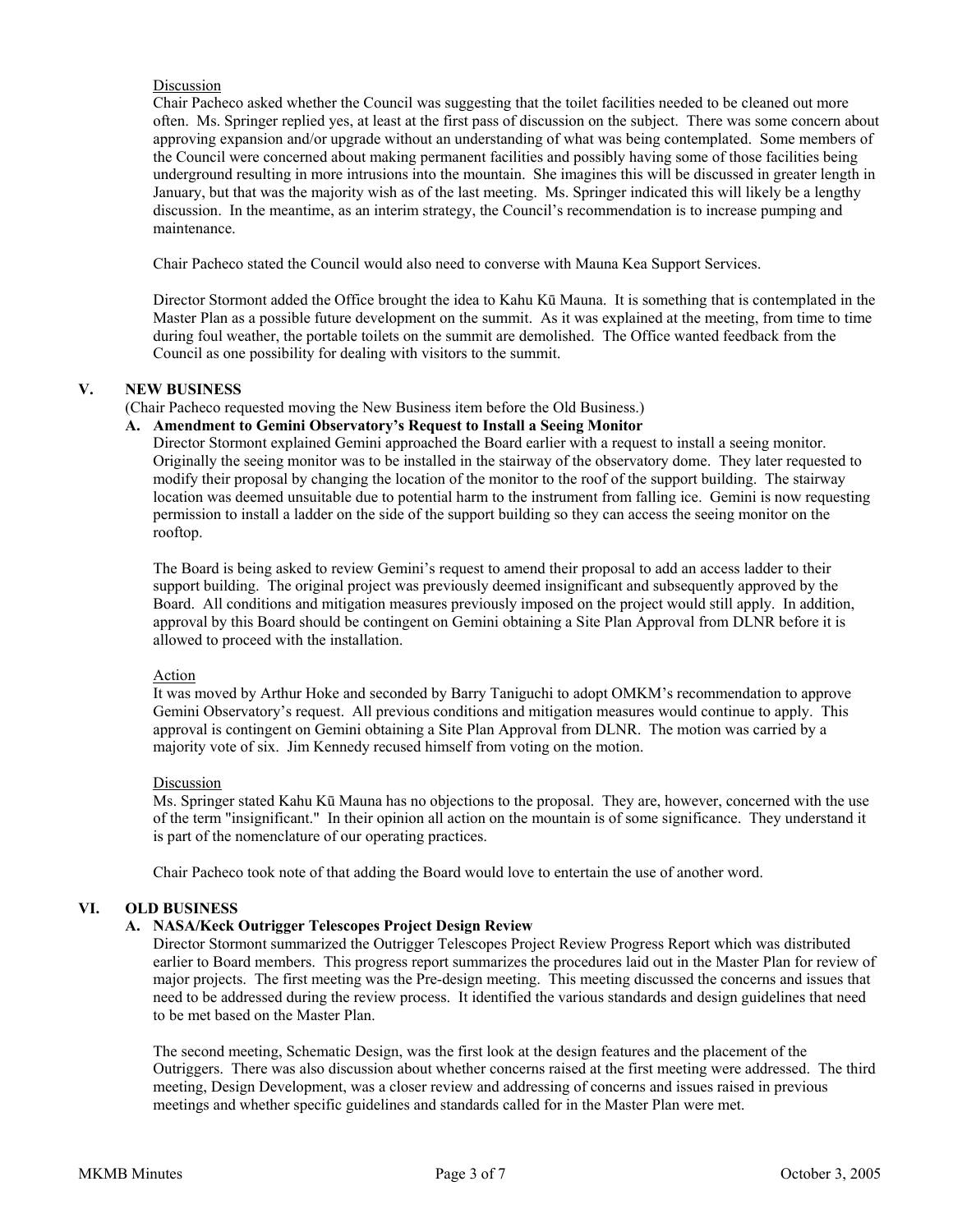It is now at the point where the Office and the Board have an opportunity to review the progress of the review to date. Members of the project review committee that are here today are Dr. Bob McLaren from the Institute for Astronomy (IfA); Jim Bell from Keck Observatory; Ron Nagata, a member of the Design Review Committee; and Arthur Hoke. Ed Stevens was also a part of the review process. At our last meeting, Associate Director Nagata distributed to the Board members a chart of what those specific design guidelines are, and this is an opportunity to review point by point whether the guidelines have been met.

Director Stormont stated he felt that the process addressed and met matters of concern. He asked the Board how they would like to proceed with the discussion.

Chair Pacheco reminded everyone that this is about the design review process and not the overall nature of the project.

#### Discussion

Mr. Hoke noted that the Gemini report mentioned painting the new structure white to match what is already there. He stated that there was discussion about experimenting with other colors but wondered whether the astronomy community initiated studies on this subject.

Dr. McLaren replied in general a lot of attention is being given on this issue. It is an item that we are putting to all of the designs. In particular with Pan-STARRS, there will be a real effort to look at alternatives that make the enclosures less visible. In the case of the Outriggers, the base part will be colored to blend in with the local terrain and the enclosure will be white. It is technically superior to other available options and it also blends in fairly well with the 10-meter white domes that are already there.

Ron Terry requested to hear from Mr. Nagata about his perception of the design review process up to this stage.

M. Nagata stated he had hoped that he could have gotten a little more help in other areas of concerns. He stated he is an architect, but has some background on civil issues, so he was able to address some of the civil issues.

Many of the issues raised were related to the limits of the project and cross-sections. He felt the concerns were addressed. Technically speaking the building itself is a functional matter so he did not have much to say about it. One issue that was touched on was color. There was discussion on this and although other ideas were tossed around, it was decided that the globe will be white.

There was discussion about trying to blend in the lower portion and how that color would reflect depending on the material and light. Also how it would render itself from a distance. He did not know, but that is still to be experimented with. It was getting more and more technical and, being an architect, he may not know enough about some of the terms and more complicated issues.

Dr. Terry stated at one Design Review meeting that he attended Mr. Nagata had a lot of insightful comments. It seemed like he was on top of the process. Dr. Terry asked if Mr. Nagata had any suggestions or criticisms of this process in general. How could it be improved, or was it ok? What can we do next time?

Mr. Nagata thought the process starting from a general perspective and working down to the details is the way to do it. He felt that was how this process proceeded. We worked with a lot of issues and brought it down to particular points. However, when it started getting into the finer issues, he felt that is where they could use more technical expertise from other disciplines.

Chair Pacheco asked what effort was made to get others on the review team that could handle those types of technical issues. Director Stormont stated he was not aware the committee realized this was a concern, so the committee did not make much of an effort to pull other people in. Looking at what was called for in the design review process individuals were brought in that could address the various concerns, including Arthur Hoke from the Board and Ed Stevens from Kahu Kū Mauna. Director Stormont asked Mr. Nagata what were some of the technical questions he would have appreciated some help with.

Mr. Nagata replied that on the issue of color there was discussion on trying to blend the structures with the mountain. He did not know how a cinder color painted on concrete or painted on metal would present itself from a distance. The color may appear to be the same as the mountain at that particular point, but at a distance, he would not know how the effects of light on the color would present itself.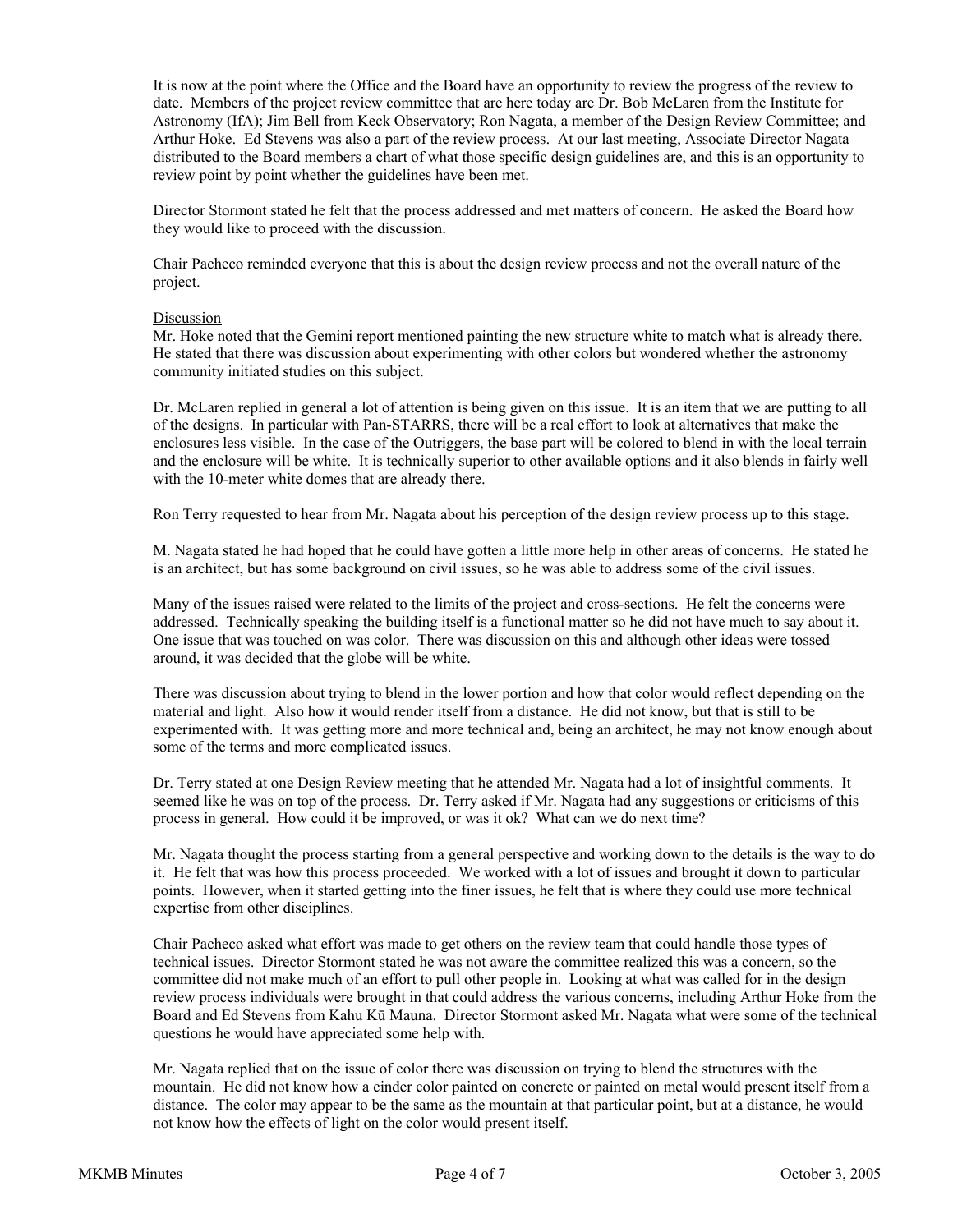Director Stormont stated the dome will be white, but the ring wall will be painted in a color that closely matches the surrounding cinder and existing Keck buildings. Mr. Bell added there are some other structures that come up a few feet from the surface, and they will also be that same color.

Dr. Terry's impression was that the design review process worked in the sense it identified some problems, looked at the engineering constraints, and found a design that was best suited for the mountain. He was happy with it especially since it was sort of an ex post facto process. The project started before the Board was here and before there was a Design Review Committee.

Ms. Springer asked Dr. Terry, although it is not mentioned specifically in the Design Review process, did he think there would be a place for the Environment Committee or any of the other committees of the Mauna Kea Management Board to give input for future proposals.

Dr. Terry certainly thought so and Kahu Kū Mauna, of course, is integrally involved. It would also depend on the project. Some of them probably interact less closely with the natural environment than others, but this one in particular probably would have been a good venue for us. He did not know if the Environment Committee was around during that time. Did they have some input? Chair Pacheco stated he did not believe so and asked Debbie. Ward if she had any knowledge. Ms. Ward stated she was told that after it got to the Design Review process, then we would discuss it, but as far as she knows it was never discussed.

Chair Pacheco questioned if it is possible to have that input in the next phase of the review process or if we were beyond that. Director Stormont stated the next step is to have the construction drawings completed and reviewed by the Design Review Committee. He asked if the Board had any recommendations. Dr. Terry explained he was not willing to lead a charge of the Environment Committee on the design review process at this late stage unless there is an absolute demand for it. He was thinking more about future projects.

Ms. Springer asked if involvement by the committees would occur in the flow chart about where the Mauna Kea Management Board is placed. Dr. Terry answered yes. He and Associate Director Nagata talked about how things are going to flow and she is looking at involving committees more with some of the work of the Board. That way we can bring recommendations to the Board on matters of the environment similar to the way Kahu Kū Mauna handles issues.

Ms. Springer asked if a member of a committee, such as the Environment Committee, does not feel satisfied with the level of discussion at the committee level, is that individual allowed to make input either to the Chair of the committee or to this Management Board? What would be the appropriate recourse for a member who feels that either there has been a gap in meetings for one reason or another or they have a desire to make input into the process? Are we bound by our committees?

Dr. Terry thought any individual should be encouraged to send in comments on any aspect of what is occurring on Mauna Kea. It probably should go to Director Stormont. Chair Pacheco replied there is nothing specified. He thought it would be logical to talk to the chairperson of the committee. If that does not suffice, then go to the Office or come to the Board.

Mr. Hoke stated when you look at the mountaintop from the Hilo side the visual impact is obvious. When you look at it from the other side, where Subaru should be visible, somehow it is not. If Subaru can manage to camouflage its building why can't the other observatories do it? That is how the discussion about color themes began. He does not know why Subaru is only visible at sunset, but if that can be done with all of them, that would be a near perfect situation. He is not sure how you would be able to reduce visibility by keeping it white, unless there is some other configuration of those domes that would allow them to be as reflective as Subaru.

Dr. Terry stated that Pan-STARRS is going to be experimenting with a lot of techniques. They are talking about louvers and changing colors and reflecting things away to make it as invisible as possible. He thinks once that standard is there, then we are going to expect that from every new scope and every refurbishment.

Mr. Hoke stated that is the point he is trying to make. As different approaches to visibility are developed they should be implemented on what exists now and not only apply to new construction.

Chair Pacheco asked for comments from the audience.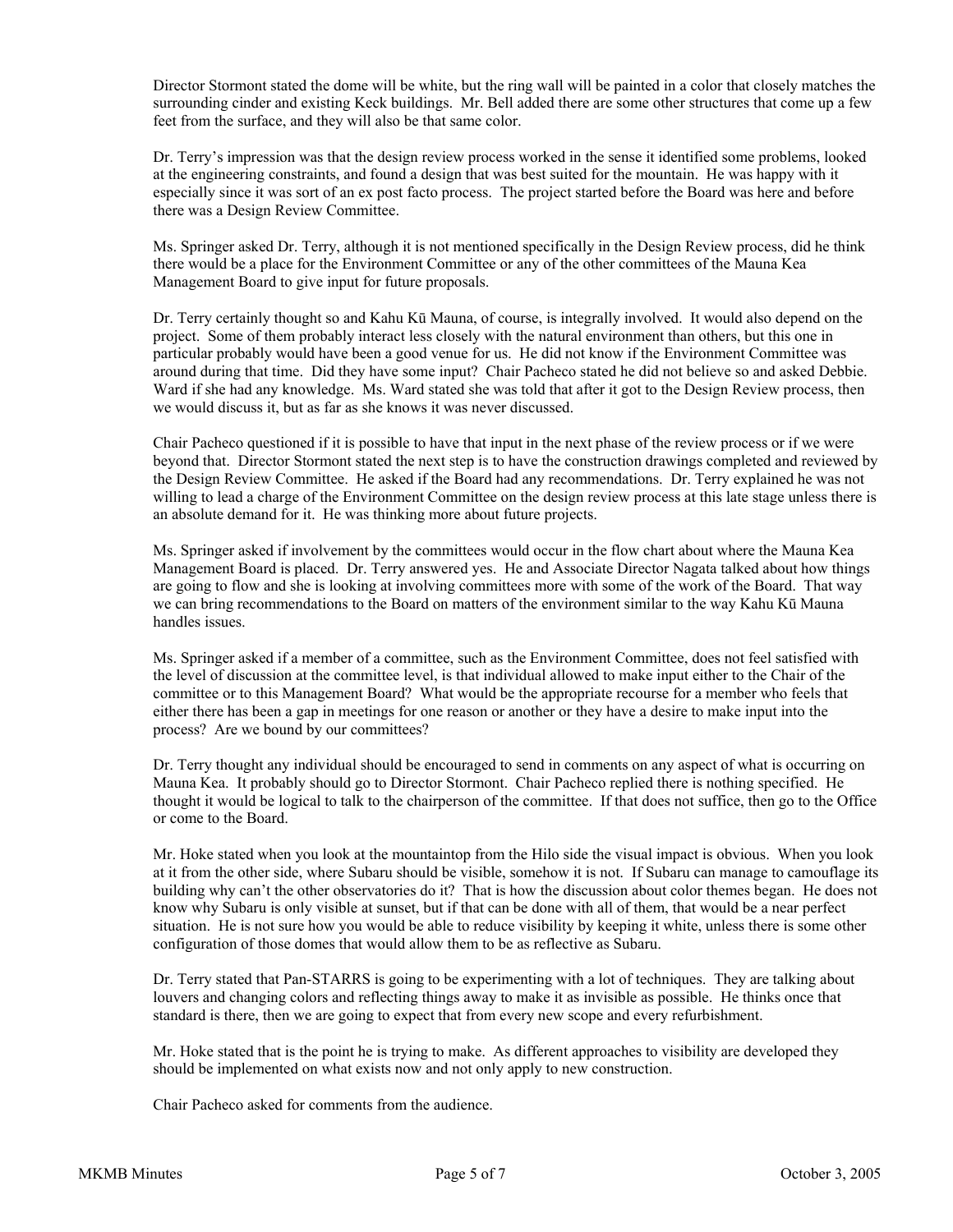Reynolds Kamakawiwo'ole stated he was a member of Kahu Kū Mauna. Although there is a need for the top of the dome to be white, he believes the Armed Forces is a group that has knowledge about camouflaging.

Ms. Ward, a member of the Environment Committee, stated it is important for us to revisit the decision to build in an area that is habitat for an endemic species that is a candidate for listing for endangered species. Even though the building was altered and drawn back in, she thought realizing that wēkiu bug habitat would be impacted should lead to a reduction of one telescope. Especially since it has been determined that cumulative impact on the mountain has been adverse, significant, and substantial.

Barry Taniguchi interrupted asking Chair Pacheco if we are talking about the project or the Design Review. He thought we were going off the topic. Chair Pacheco agreed, but asked Ms. Ward to briefly sum it up. Where we are right now is making a decision regarding the design. The project itself is a separate process. It is outside this design review process that we have on the agenda right now.

Ms. Ward concluded saying that deciding to design something that will have negative impact to an endemic species that lives nowhere else on the earth has consequences. You are talking about moving ahead as if the design is okay. She did not want that to go unsaid.

Cory Harden stated she is also concerned about the environmental impacts. She is disturbed that even though we have just come off this environmental impact statement (EIS) which has documented severe impacts to the mountain and to Hawaiian cultural practices from the telescopes, that this design has gone ahead with no input from the Environmental Committee and that basically things are going along as usual.

Director Stormont stated with respect to the Master Plan, we are at the stage where the Office and the Management Board have an opportunity to review the progress of the design review process thus far. If the Board finds that it agrees with the Office's assessment that the standards and guidelines laid out in the Master Plan for review of major projects has been met, we seek the Board's approval. The next step would be to have the construction documents drawn up for review by the full Design Review Committee.

Subsequent to that, the entire package will be assembled and brought to both Kahu Kū Mauna and the Mauna Kea Management Board for their review and recommendation. The recommendation will go up through the University's approval process, and ultimately up to the Regents for their review and decision on the project.

#### Action

It was moved by Arthur Hoke and seconded by Barry Taniguchi to adopt OMKM's recommendation that the Design Review process meets what is required in the Master Plan.

# Discussion

Chair Pacheco stated he and perhaps the Board was uncomfortable about the review process and the overall plan process. Especially since they were integrally related. Is it possible to design a building up there so that they do not impact the mountain, or is there a better design that would minimize and mitigate the impacts on the mountain?

It seems at some point we need to think about the Master Plan process for future projects. As a Board member, he was not concerned about minute details such as electrical schematics or the layout of the structure or matters outside the larger issues. He felt that by the time the plans are drawn up the larger issues should already be dealt with.

Harry Yada stated he was voting yes on Mr. Hoke's motion. However, he felt the motion should be clarified that the Board's action is not intended to be an approval of the project, and a stipulation be added that the project as a whole, beyond the design review process, return to the Board for consideration and recommendations.

Mr. Hoke explained that was what he thought he was saying. He asked if he should amend it so that the motion includes that it is not an approval of the project but to certify the process as described in the Master Plan. His personal opinion is no more construction on the mountain. But that does not have anything to do with what the design review process is about. Chair Pacheco thought it was clear and did not feel it was necessary to add to the motion because we all understand that and it has been clearly stated. Mr. Yada stated he was concerned about how the project as a whole returns to this Board for its consideration.

Chair Pacheco stated that is something we need to work with the Office.